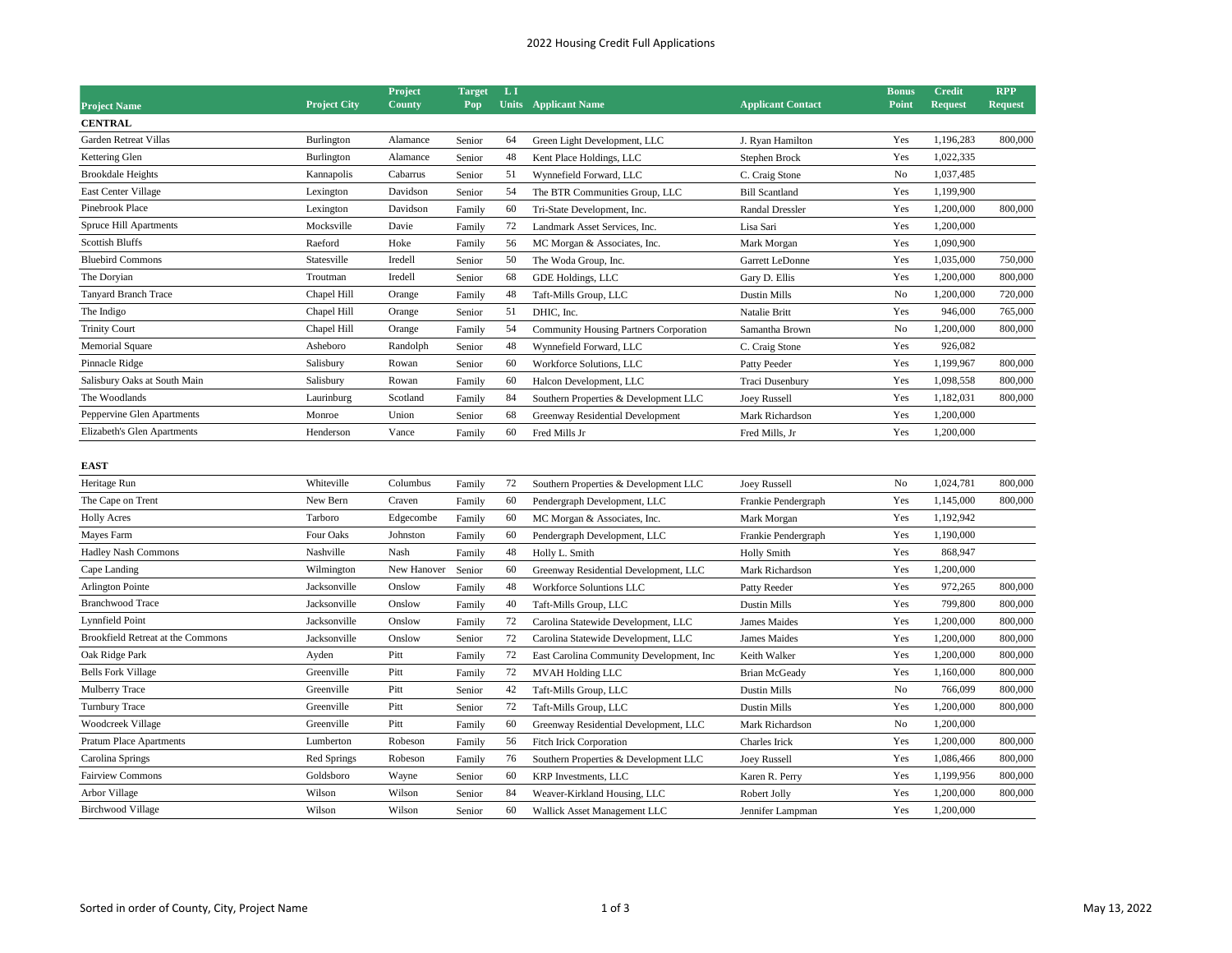## 2022 Housing Credit Full Applications

|                                    |                     | Project      | <b>Target</b> | LI  |                                                           |                          | <b>Bonus</b> | Credit         | <b>RPP</b>     |
|------------------------------------|---------------------|--------------|---------------|-----|-----------------------------------------------------------|--------------------------|--------------|----------------|----------------|
| <b>Project Name</b>                | <b>Project City</b> | County       | Pop           |     | <b>Units</b> Applicant Name                               | <b>Applicant Contact</b> | Point        | <b>Request</b> | <b>Request</b> |
| <b>METRO</b>                       |                     |              |               |     |                                                           |                          |              |                |                |
| Deaverview                         | Asheville           | Buncombe     | Family        | 82  | Mountain Housing Opportunities, Inc.                      | Rich Olejniczak          | Yes          | 800,000        | 800,000        |
| <b>Redwood Commons</b>             | Asheville           | Buncombe     | Senior        | 70  | <b>Buckeye Community Hope Foundation</b>                  | <b>Steve Boone</b>       | Yes          | 1,200,000      | 800,000        |
| Eutaw Landing                      | Fayetteville        | Cumberland   | Senior        | 60  | SEML Development, LLC                                     | Murray Odom Duggins, Jr  | Yes          | 1,115,801      | 800,000        |
| Kenleigh Crossing                  | Fayetteville        | Cumberland   | Family        | 64  | Smith Duggins Developers, LLC                             | James Smith              | Yes          | 1,091,415      | 800,000        |
| Scottie Pointe                     | Fayetteville        | Cumberland   | Family        | 60  | MOD1, LLC                                                 | <b>Murray Duggins</b>    | Yes          | 1,179,351      | 800,000        |
| Southside Revitalization Phase III | Durham              | Durham       | Family        | 56  | McCormack Baron Salazar, Inc.                             | Hillary Zimmerman        | Yes          | 1,000,000      |                |
| Everleigh Villas at North Point    | Winston-Salem       | Forsyth      | Senior        | 55  | Halcon Development, LLC                                   | Traci Dusenbury          | Yes          | 1,032,753      | 800,000        |
| The Flats on Peters Creek          | Winston Salem       | Forsyth      | Family        | 62  | Shelter Investments Development Corporation               | Ned Fowler               | Yes          | 1,200,000      |                |
| Winston-Salem CNI Phase II         | Winston-Salem       | Forsyth      | Family        | 72  | McCormack Baron Salazar, Inc.                             | Hillary Zimmerman        | Yes          | 1,000,000      |                |
| Vandalia Acres                     | Greensboro          | Guilford     | Family        | 84  | Affordable Housing Management, Inc.                       | David Levy               | Yes          | 1,200,000      | 800,000        |
| <b>Hartley Meadows</b>             | <b>High Point</b>   | Guilford     | Family        | 66  | PG NC Development South LLC                               | <b>Andrew Bodewes</b>    | Yes          | 1,200,000      | 800,000        |
| Market Square                      | <b>High Point</b>   | Guilford     | Senior        | 52  | Wynnefield Forward, LLC                                   | C. Craig Stone           | No           | 918,654        |                |
| Walnut Ridge                       | <b>High Point</b>   | Guilford     | Senior        | 60  | Wynnefield Forward, LLC                                   | C. Craig Stone           | Yes          | 1,073,888      | 800,000        |
| Evoke Living at Eastland           | Charlotte           | Mecklenburg  | Senior        | 70  | Opportunities South LLC                                   | Dean Edwards             | Yes          | 1,200,000      |                |
| Mallard Creek Seniors              | Charlotte           | Mecklenburg  | Senior        | 102 | DreamKey Partners, Inc.                                   | Jill Phaneuf             | Yes          | 788,098        |                |
| Marvin Road Apartments             | Charlotte           | Mecklenburg  | Family        | 70  | DreamKey Partners, Inc.                                   | Benjamin Cuevas          | Yes          | 1,200,000      | 800,000        |
| Parkside at Long Creek             | Charlotte           | Mecklenburg  | Senior        | 57  | SCG Development Partners, LLC                             | <b>Taylor Davis</b>      | Yes          | 1,200,000      | 800,000        |
| Long Creek Commons                 | Huntersville        | Mecklenburg  | Senior        | 71  | Mosaic Development Group, Inc.                            | James Royster            | Yes          | 1,200,000      | 800,000        |
| Abbey Spring                       | Apex                | Wake         | Senior        | 84  | <b>Evergreen Construction Company</b>                     | <b>Timothy Morgan</b>    | Yes          | 1,200,000      | 800,000        |
| Rose Park Manor                    | Cary                | Wake         | Senior        | 81  | Beacon Management Corporation                             | Patrick Theismann        | Yes          | 1,200,000      |                |
| Lake Haven                         | Raleigh             | Wake         | Senior        | 56  | Lyle D. Gardner                                           | Lyle Gardner             | Yes          | 1,110,121      | 600,000        |
| The Villas at Wake Forest Crossing | Wake Forest         | Wake         | Senior        | 64  | Green Light Development, LLC                              | J.Ryan Hamilton          | Yes          | 1,200,000      | 800,000        |
|                                    |                     |              |               |     |                                                           |                          |              |                |                |
| <b>WEST</b>                        |                     |              |               |     |                                                           |                          |              |                |                |
| <b>River Walk</b>                  | Newland             | Avery        | Family        | 56  | Northwestern Housing Enterprises, Incorporated Ned Fowler |                          | Yes          | 799,000        |                |
| Deer Pointe                        | Morganton           | <b>Burke</b> | Family        | 60  | KRP Investments, LLC                                      | Karen Perry              | Yes          | 1,197,827      |                |
| <b>Riverbend Apartments</b>        | Morganton           | <b>Burke</b> | Family        | 60  | Western NC Housing Partnership Inc                        | <b>Joy Strassel</b>      | Yes          | 1,200,000      | 800,000        |
| Gala at Crescent                   | Lenoir              | Caldwell     | Senior        | 60  | <b>GCRE</b> Southeast Developer, LLC                      | Michael Gardner          | Yes          | 950,000        | 800,000        |
| <b>Valley Rivers Commons</b>       | Andrews             | Cherokee     | Family        | 72  | <b>MVAH Holding LLC</b>                                   | <b>Brian McGeady</b>     | Yes          | 1,100,000      | 800,000        |
| Ovata at Blackwood Creek           | Gastonia            | Gaston       | Family        | 78  | <b>SCG</b> Development Partners                           | <b>Taylor Davis</b>      | Yes          | 1,200,000      | 800,000        |
| The Lofts of McAdenville           | McAdenville         | Gaston       | Senior        | 60  | WDT Development, LLC                                      | Dennis Tharrington       | Yes          | 1,200,000      | 800,000        |
| <b>Balsam Edge</b>                 | Waynesville         | Haywood      | Family        | 84  | Mountain Housing Opportunities                            | Adeline Wolfe            | Yes          | 1,200,000      | 800,000        |
| Hazelwood Bluff                    | Waynesville         | Haywood      | Senior        | 60  | Fred G. Mills, Sr.                                        | <b>Bobby Funk</b>        | Yes          | 1,012,323      | 800,000        |
| Apple Ridge                        | Hendersonville      | Henderson    | Family        | 60  | Housing Assistance Corporation                            | Ashlynn McCoy            | Yes          | 1,200,000      |                |
| Hawkins Pointe                     | Hendersonville      | Henderson    | Senior        | 43  | The Woda Group, Inc.                                      | Garrett LeDonne          | Yes          | 965,000        | 645,000        |
| White Pine Villas                  | Hendersonville      | Henderson    | Senior        | 60  | WDT Development, LLC                                      | Dennis Tharrington       | Yes          | 1,200,000      | 800,000        |
| Sagewood Village                   | Lincolnton          | Lincoln      | Family        | 60  | Workforce Solutions, LLC                                  | Patty Reeder             | No           | 1,173,126      |                |
| Creekwood Meadows                  | Rutherfordton       | Rutherford   | Family        | 60  | Housing Assistance Corporation                            | Ashlynn McCoy            | Yes          | 1,142,924      |                |
| <b>Fairhaven Meadows</b>           | <b>Brevard</b>      | Transylvania | Family        | 60  | Louie A. Lange, III                                       | Sean Brady               | Yes          | 1,200,000      |                |